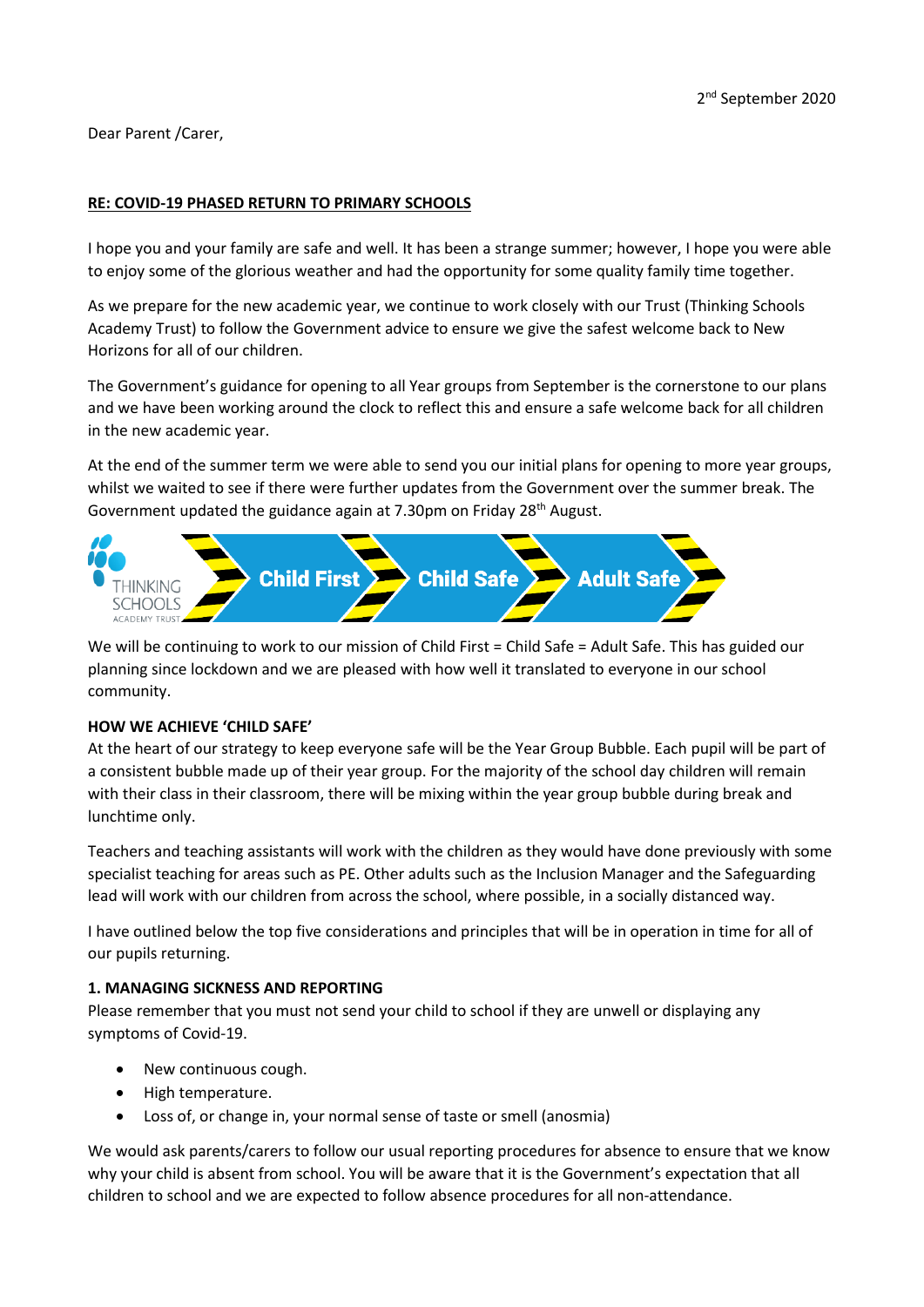We are going beyond the Government advice regarding Track & Trace to ensure the highest safety for our community. Therefore, any member of our school community that is displaying symptoms must self-isolate and be tested.

In the event of a positive test result, we will inform Public Health England (PHE) and follow their advice for steps that the school should take.

# **2. ARRANGEMENTS FOR THE START OF TERM**

We will provide a full-time education provision for all children five days a week. The Government expect all children to return in September and we have planned carefully to ensure that we are able to welcome them all back safely.

To support our children and families to return to school we are operating a staggered return to the new academic year. These year group bubbles will return on the following days-

| Monday 7 <sup>th</sup> September | Tuesday 8 <sup>th</sup> September |
|----------------------------------|-----------------------------------|
| Year 2                           | Year 1                            |
| Year 4                           | Year 3                            |
| Year 6                           | Year 5                            |

*NB Nursery and Reception children will start on Monday 14th September*

## **3. ARRANGEMENTS FOR THE SCHOOL DAY**

In line with Government guidelines we will be operating staggered start and end times as we need to ensure that we minimise any large gatherings and number of people on site. We will be using multiple entrance and exit points, please check your individual year group maps for confirmation of the allocated zones.

| Year group | Morning drop off slot | Afternoon pick up slot |
|------------|-----------------------|------------------------|
| Year 1     | 8.20-8.30             | $3.30 - 3.40$          |
| Year 2     | 8.30-8.40             | $3.30 - 3.40$          |
| Year 3     | 8.30-8.40             | $3.40 - 3.50$          |
| Year 4     | 8.40-8.50             | 3.40-3.50              |
| Year 5     | 8.20-8.30             | 3.40-3.50              |
| Year 6     | 8.20-8.30             | 3.50-4.00              |

In accordance with government guidance, it is essential that parents do not gather in groups before or after school and ensure that you abide by your child's drop off and pick up time. Please note should a parent / carer miss your child's Year group time you will be required to wait by the bike shed area until the other Year groups have completed their drop off / pick up cycle.

Break and lunchtimes will be staggered so that the Year Group Bubbles do not mix. Please provide your child with a healthy break snack as usual. We will be offering a hot meal option through our usual Chartwells meal provider, alternatively please provide your child with a healthy packed lunch.

LARGE GATHERINGS: There will be no whole school assemblies taking place throughout the Autumn Term to ensure safety/

FACE COVERINGS: In line with government advice children under 12 do not need to wear a face covering, therefore children will not be permitted to wear face coverings within the school building. Should a child arrive into school with a face covering, they will be asked to remove it.

## **4. SCHOOL RULES**

We expect our pupils to return in full school uniform. Wearing the correct uniform is important to our identity, and school community and we recognise the importance of establishing our school as a family of learners together and uniform is integral to this.